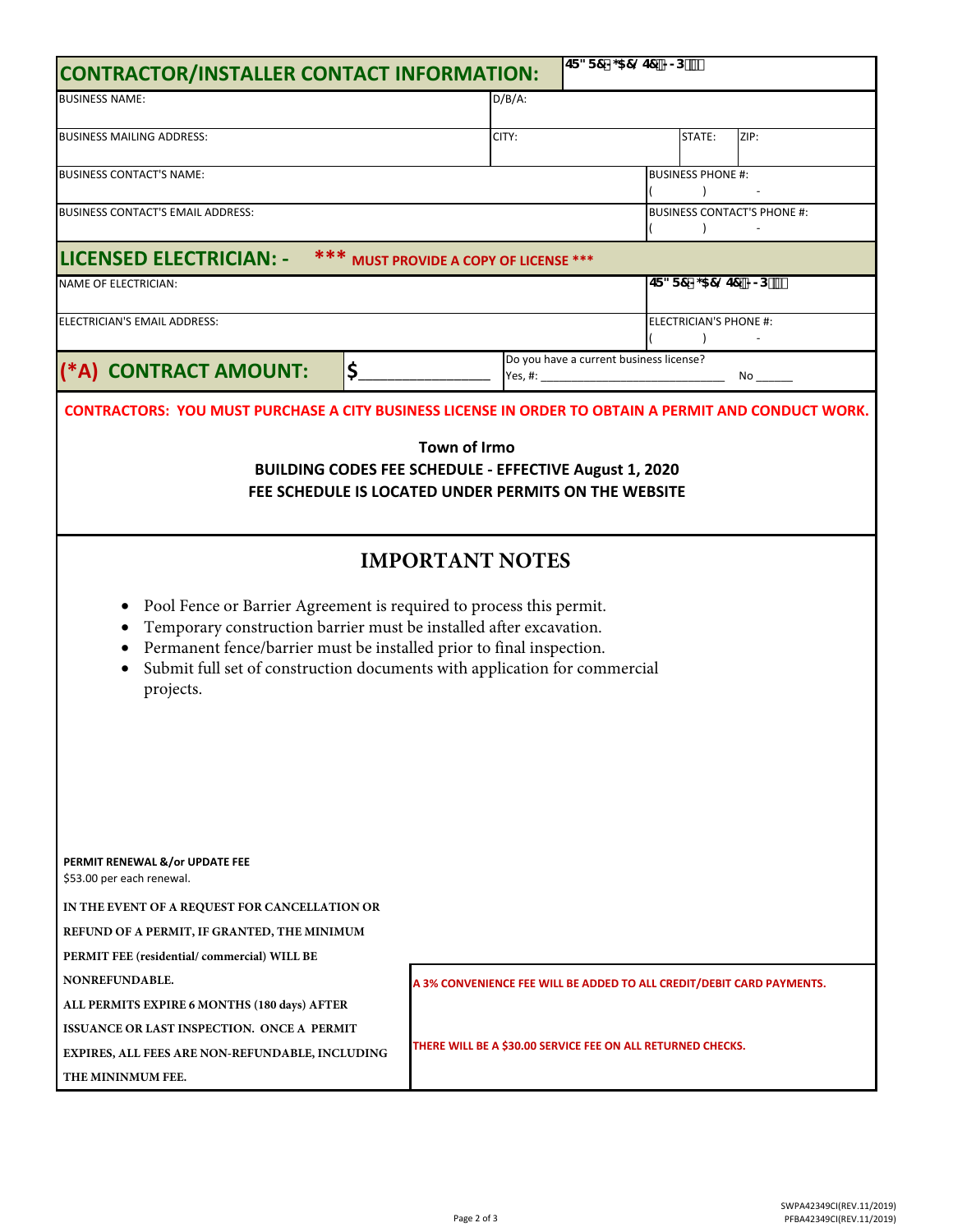## **SIGNATURE:**

By signing this application, I hereby certify that I am the owner or an authorized agent of the owner or company performing work stated above. I further certify that all information in this application is correct and that all work will comply with the South Carolina State Building Code and all other applicable state and local laws. I understand that if any information provided is found to be incorrect or falsely stated that this permit will be null and void and that I may be responsible for violation of other related laws and local ordinances. The Department Of Building Safety shall be notified of any changes in the approved plans or specifications for the project as permitted.

All work shall comply with Ordinances and International Codes. I certify the information given on this application is true and correct.

| APPLICANT'S NAME (printed): | <b>COMPANY NAME:</b> | <b>TITLE:</b>               |
|-----------------------------|----------------------|-----------------------------|
|                             |                      |                             |
| APPLICANT'S EMAIL ADDRESS:  |                      | <b>APPLICANT'S PHONE #:</b> |
|                             |                      | -                           |
| APPLICANT'S SIGNATURE:      |                      |                             |
|                             |                      |                             |

PERMIT REQUESTS RECEIVED AFTER 4:00pm WILL BE PROCESSED THE NEXT BUSINESS DAY

## *PLEASE CLICK THE SUBMIT BUTTON TO SEND YOUR COMPLETED APPLICATION AND ATTACH ALL REQUESTED DOCUMENTS*

**Submit**